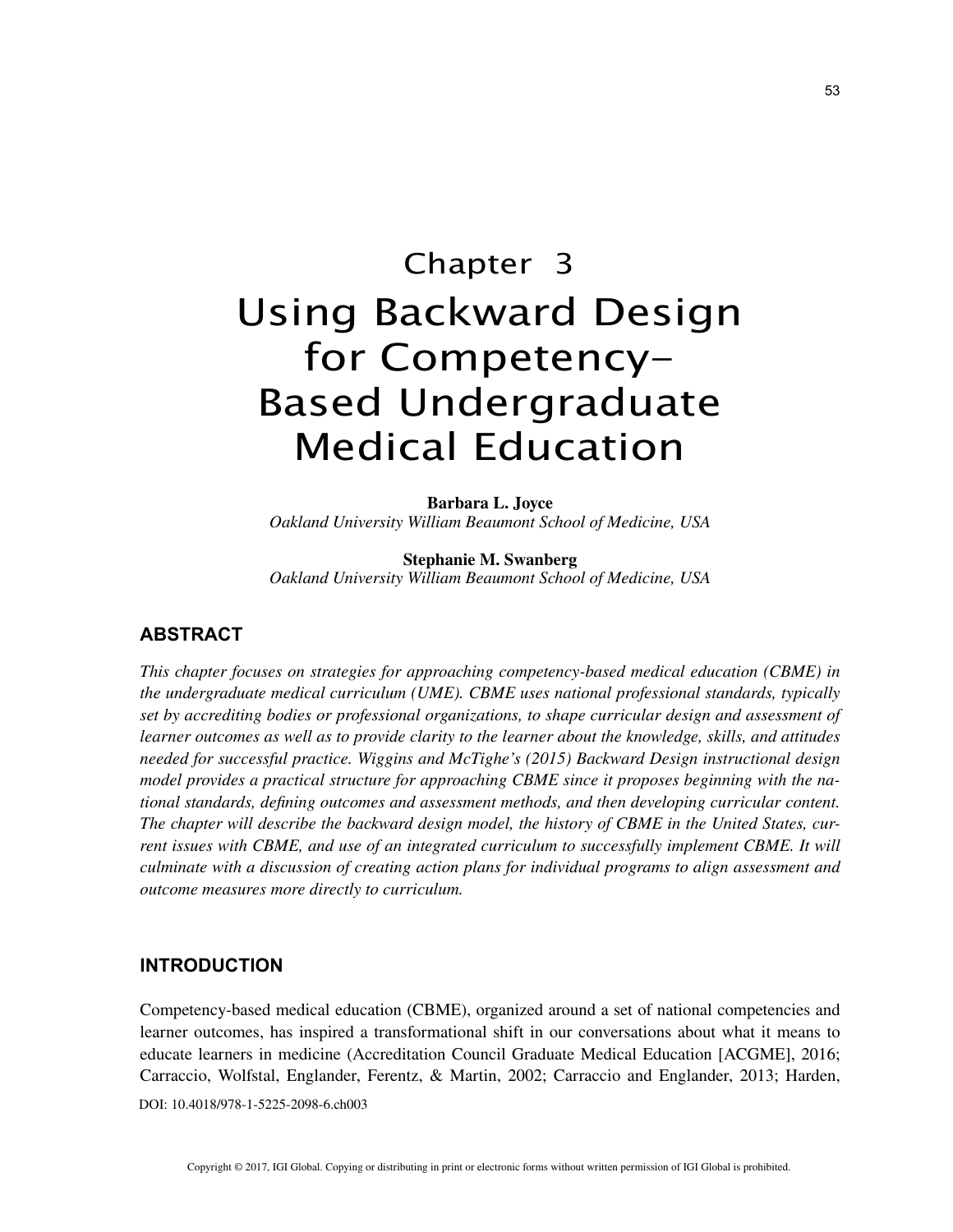#### *Using Backward Design for Competency-Based Undergraduate Medical Education*

1999). This transformational shift required medical education programs to re-examine curricular content and outcome measures used to determine whether graduates have acquired the knowledge, skills, and attitudes necessary for independent practice. During the 1990's, the transition to CBME was prompted by The Accreditation Council of Graduate Medical Education (ACGME) to improve physician training, and address the skills necessary for the practice of medicine in the  $21<sup>st</sup>$  century. Following an extensive stakeholder review, the accrediting body identified the need to focus on educational outcomes, increase the rigor in process requirements, and the need to build a learning community across many specialties focused on implementing CBME (Bataldan, Leach, Swing 2002). All specialties were required to begin implementing CBME over the next ten years (Bataldan, Leach, Swing 2002).

The impact on curricular design and assessment measures was significant, and many programs struggled with designing curricula that leads to the desired outcomes. Competency-based outcomes, in the form of national standards, have been added to existing curriculum without determining whether the curriculum directly relates to the desired outcomes. Learners may find this approach confusing since there can be a disconnect between what they are learning and what they are expected to know or do. Competencybased standards for a profession are meant to shape curricular design and measurement of outcomes, and to provide clarity to the learner about knowledge, skills, and attitudes needed for successful practice.

Backward Design is an instructional design model that proposes instructors start with outcomes and work backward to design appropriate assessment tools and curricular content (Wiggins & McTighe, 2005). This model is used in K-12 education to align curriculum and assessment with national standards. "To begin with the end in mind means to start with a clear understanding of your destination. It means to know where you're going so that you better understand where you are now, so the steps you take are always in the right direction" (Covey, 1989, p. 98). Backward design can be applied to medical education by beginning with the national standards or competencies for medical education, defining outcomes and assessment methods, and then defining curricular content.

There are three components to the Backward Design model. The first component is 'Identify Desired Results.' This component encourages educators to define what criteria or performance standards are necessary for students to demonstrate the required knowledge and skills for independent practice. The second component is 'Determine Acceptable Evidence.' What is the evidence the learner has achieved the desired skill? This component encourages the medical educator to operationalize the learning outcomes and identify appropriate assessment methods to determine whether the learner possess the desired skill set. The third component is 'Plan Learning Experiences and Instruction' Careful planning of curricular experiences encourages educators to analyze what is "enduring knowledge" (the key concepts necessary for practice), "important to know or do" (prerequisite knowledge), and "worth being familiar with" (detail). Lastly, teaching strategies are considered. These three categories can help educators align their curriculum with key components of national standards for medical education and hone in on content that is essential for independent practice (Wiggins & McTighe, 2005).

Medical educators may find backward design a useful instructional design methodology as they begin to shift their curriculum to competency-based outcomes. It provides a framework and strategy for thinking through measurement of competency as well as for identifying key curricular content and linking it to outcomes. The net result of a curricular revision using this model is likely to result in learners having clearer expectations of what they need to learn and outcomes related to national standards.

This chapter will cover the history of CBME in the United States. A review of the backward design model, with examples of application to CBME, will be discussed. Opportunities to use this curriculum design model for curricular integration will also be discussed. The chapter will culminate with a discus